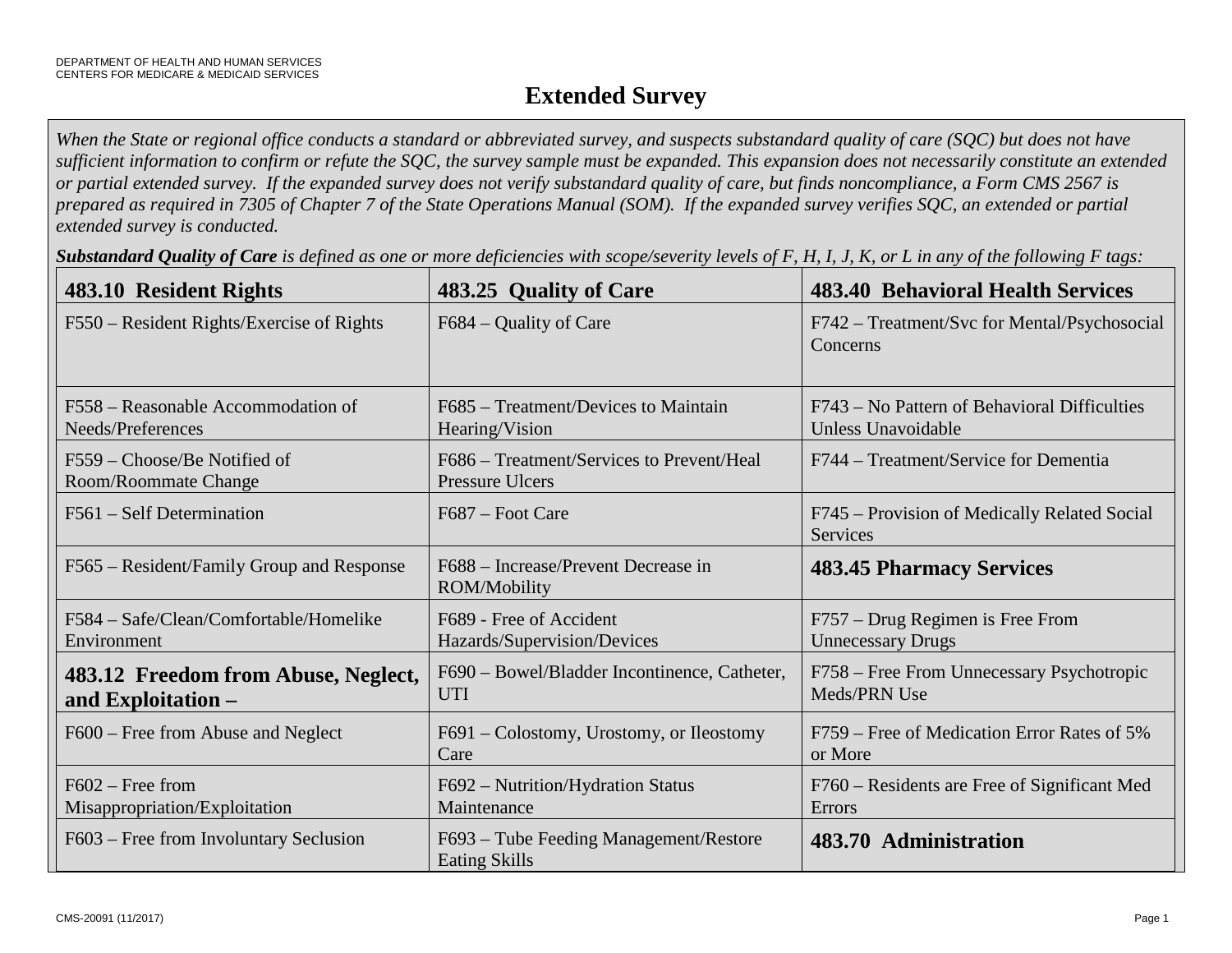#### **Extended Survey**

| F604 – Right to be Free from Physical<br>Restraints            | F694 – Parenteral/IV Fluids                           | F850 – Qualification of Social Worker >120<br><b>Beds</b> |
|----------------------------------------------------------------|-------------------------------------------------------|-----------------------------------------------------------|
| F605 – Right to be Free from Chemical<br><b>Restraints</b>     | F695- Respiratory/Tracheostomy Care and<br>Suctioning | 483.80 Infection Control                                  |
| F606 – Not Employ/Engage Staff with Adverse<br><b>Actions</b>  | $F696 - Prostheses$                                   | F883 - Influenza and Pneumococcal<br>Immunizations        |
| F607 – Develop/Implement Abuse/Neglect,<br>etc. Policies       | F697 – Pain Management                                |                                                           |
| F608 – Reporting of Reasonable Suspicion of a<br>Crime         | $F698 - Dialysis$                                     |                                                           |
| F609 – Reporting of Alleged Violations                         | F700 - Bedrails                                       |                                                           |
| F610 - Investigate/Prevent/Correct Alleged<br>Violation        |                                                       |                                                           |
| 483.24 Quality of Life                                         |                                                       |                                                           |
| $F675 -$ Quality of Life                                       |                                                       |                                                           |
| F676 – Activities of Daily Living<br>(ADLs)/Maintain Abilities |                                                       |                                                           |
| F677 – ADL Care Provided for Dependent<br>Residents            |                                                       |                                                           |
| F678 – Cardio-Pulmonary Resuscitation (CPR)                    |                                                       |                                                           |
| F679 – Activities Meet Interest/Needs of Each<br>Resident      |                                                       |                                                           |
| F680 – Qualifications of Activity Professional                 |                                                       |                                                           |

**Extended Survey** The purpose of the extended survey is to explore the extent to which structure and process factors may have contributed to systemic problems causing SQC. This is accomplished by further evaluating the facility's compliance with all provisions at 483.30 Physician Services, 483.35 Nursing Services, 483.70 Administration, 483.75 QAPI, and if appropriate, 483.80 Infection Control and 483.95 Training Requirements. If the extended/partial extended survey was triggered by a deficiency in Quality of Care, conduct a detailed review of the accuracy of resident assessments (Refer to 483.20, Resident Assessment).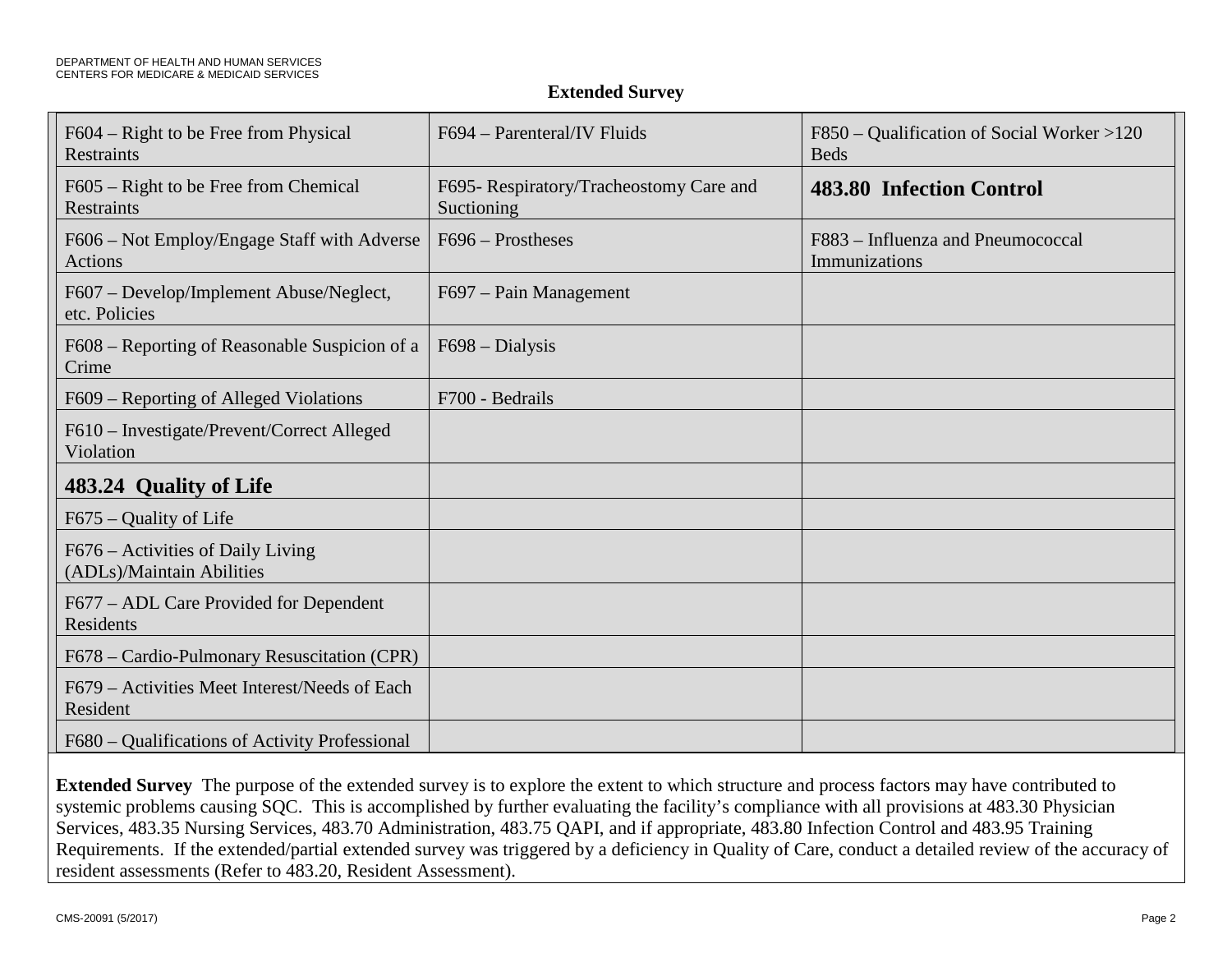#### **Timing:**

The extended survey can be conducted:

- Prior to the exit conference, in which case the facility will be provided with findings from the standard and extended survey; or
- After the standard survey but no later than 14 calendar days after the completion of the standard survey. If the extended survey is completed after the standard survey, documentation of non-compliance should be completed in the same survey shell. Do not upload the survey in ACO until the extended is completed.

### **Extended Survey Procedures:**

- Was the Sufficient and Competent Nurse Staffing Review Facility Task completed for the standard/abbreviated survey in which SQC was found?
	- $\Box$  Yes Review findings from this task to determine if there were any structure or process concerns related to written policies/procedures, or sufficient or competent staff which may have contributed to the SQC.
		- No Conduct the Sufficient and Competent Nurse Staffing Review Facility Task with a focus on identifying structure or process concerns which may have contributed to the SQC identified on the survey.
- Was the Quality Assessment and Assurance (QAA) and Quality Assurance and Performance Improvement (QAPI) Plan Review Facility Task completed for the standard/abbreviated survey in which SQC was found?
	- $\Box$  Yes Review findings from this task to determine if there were any structure or process concerns related to the QAPI plan, or QAA committee improvement activities which may have contributed to the SQC.
	- No Conduct the QAA/QAPI Plan Review Facility Task with a focus on identifying structure or process concerns which may have contributed to the SQC identified on the survey.

In addition to the above tasks, determine whether structure or process concerns exist by referring to the regulations and guidance in Appendix PP of the SOM for each Ftag below:

## **483.30 Physician Services:**

| 1. Is the facility in compliance with Resident's Care Supervised by a Physician?<br>$\vert$ Yes $\vert$ No, F710                          |  |  |
|-------------------------------------------------------------------------------------------------------------------------------------------|--|--|
| 2. Is the facility in compliance with Physician Visits – Review Care/Notes/Order? $\Box$ Yes $\Box$ No, F711                              |  |  |
| 3. Is the facility in compliance with Frequency of Physician Visits – Frequency/Timeliness/Alternate NPPs? $\Box$ Yes<br>$\vert$ No, F712 |  |  |
| 4. Is the facility in compliance with Physician for Emergency Care, Available 24 Hours? $\Box$ Yes $\Box$ No, F713                        |  |  |
| 5. Is the facility in compliance with Physician Delegation of Tasks to NPP? $\Box$ Yes $\Box$ No, F714                                    |  |  |
| <b>6.</b> Is the facility in compliance with Physician Delegation to Dietitian/Therapist? $\vert$ Yes $\vert$ No, F715                    |  |  |
| 483.70 Administration:                                                                                                                    |  |  |